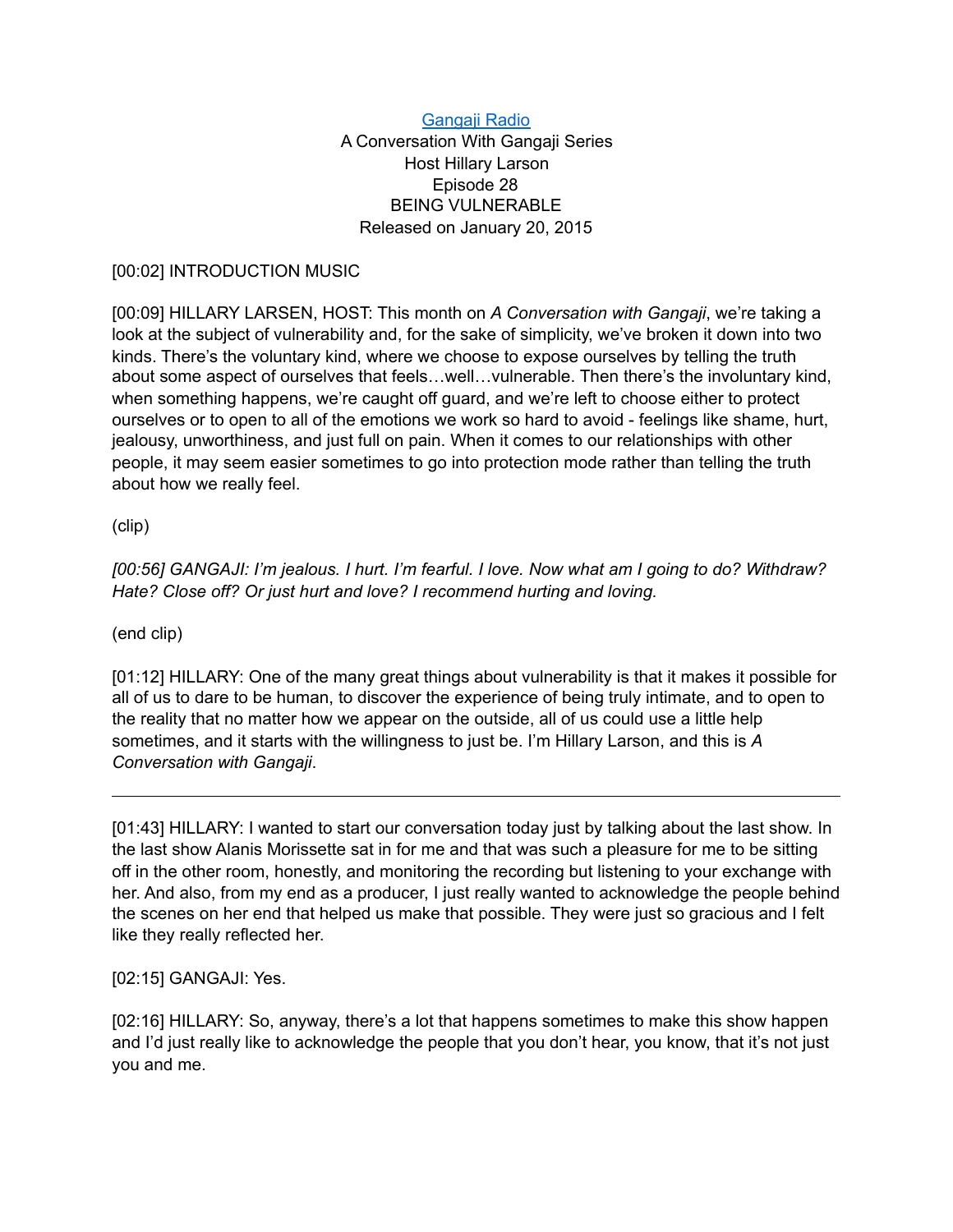[02:24] HILLARY: And then as I move into this subject for this month - it's the subject of vulnerability - what I've done here, as I looked at it - because it is such a huge subject - I was looking at it as two separate categories, really. And one was this voluntary vulnerability and then involuntary vulnerability. And, you know, the subject of vulnerability is so popular now, and I think in the greatest way. But what I've seen in myself is that I do have this capacity to be vulnerable. In fact, when we receive letters, if it's directed towards me at all, it's always, "Thank you for being so vulnerable." And there are certainly ways that I protect myself, but that for me started, you know, over twenty-eight years ago when I was fighting some very horrible addictions. And part of that was - my recovery- was the need to save my own life, was to be vulnerable and to stand up and say, "I have these battles within myself and I need help." And so, and within that, I found just extraordinary connections with human beings that were willing to stand up and say the same thing. So this voluntary vulnerability is, it's beautiful and it's huge, but it's not the whole picture, I think.

[03:39] GANGAJI: Well, it's so beautiful, I mean when you speak of that, 'cause you do have this great capacity to be vulnerable and that's what makes this radio program alive for people. And to me when we say, 'vulnerability,' we have to realize the other words, other aspects of that, which is an exposure, and undefended, unprotected. And, naturally, we spend our years learning how to be protected, how to be covered, because that's the way we survive. And then we get to modern culture, where people are surviving in their bubbles of defense, and while it may appear to be, even, community action, social interaction; it's going by formula. And when you're *really* vulnerable, voluntarily vulnerable, there's no formula. You are stripped, in a way, you are really naked, in that moment, *and* you are intelligent enough to realize that you're naked and not pretend that you aren't. And, in that, to ask for help. So this getting to 'help,' it's so big, because we are conditioned - genetically and culturally and socially and spiritually - to do it on our own. And when we realize we've failed on our own *and* we want to live, we want another chance, we want to be; then we can pray or ask for help. And you did! So I really want to acknowledge you. You did that and that's huge. You actually have to already have come back from some kind of depth of suffering to even recognize that. To not just be in denial of that or just going for the next high to be able to cover that. So, it is what makes this show alive.

[05:43] HILLARY: There was something that somebody said - actually, there was a couple comments I just wanted to toss out here. Somebody said that, "I think vulnerability is the root of all addictive impulses." And, I think, when I look at that, I mean, I look at the addiction of appearing to be perfect, like I've got my act together, and then in vulnerability we have to give that all up and then it goes deeper from there.

[06:05] GANGAJI: So the addiction is really the defense of vulnerability, not the vulnerability. The vulnerability is the willingness to experience, to have the pain, to have the sense of worthlessness, sense of meaninglessness of one's life, and to burn in that and to pray or ask for help. But when we defend against that, our help comes in addictive ways and it's no help at all, of course, it's the cover, it's deeper protection. So, in that sense, it's the opposite of vulnerability…defended.

[06:43] HILLARY: Yeah, but I was looking at what is so hard - or seemingly so hard - about vulnerability and I was thinking that it's so closely linked to the feeling of shame. Like I failed. I got it wrong. I'm imperfect. There's something, I don't know, embarrassing about me or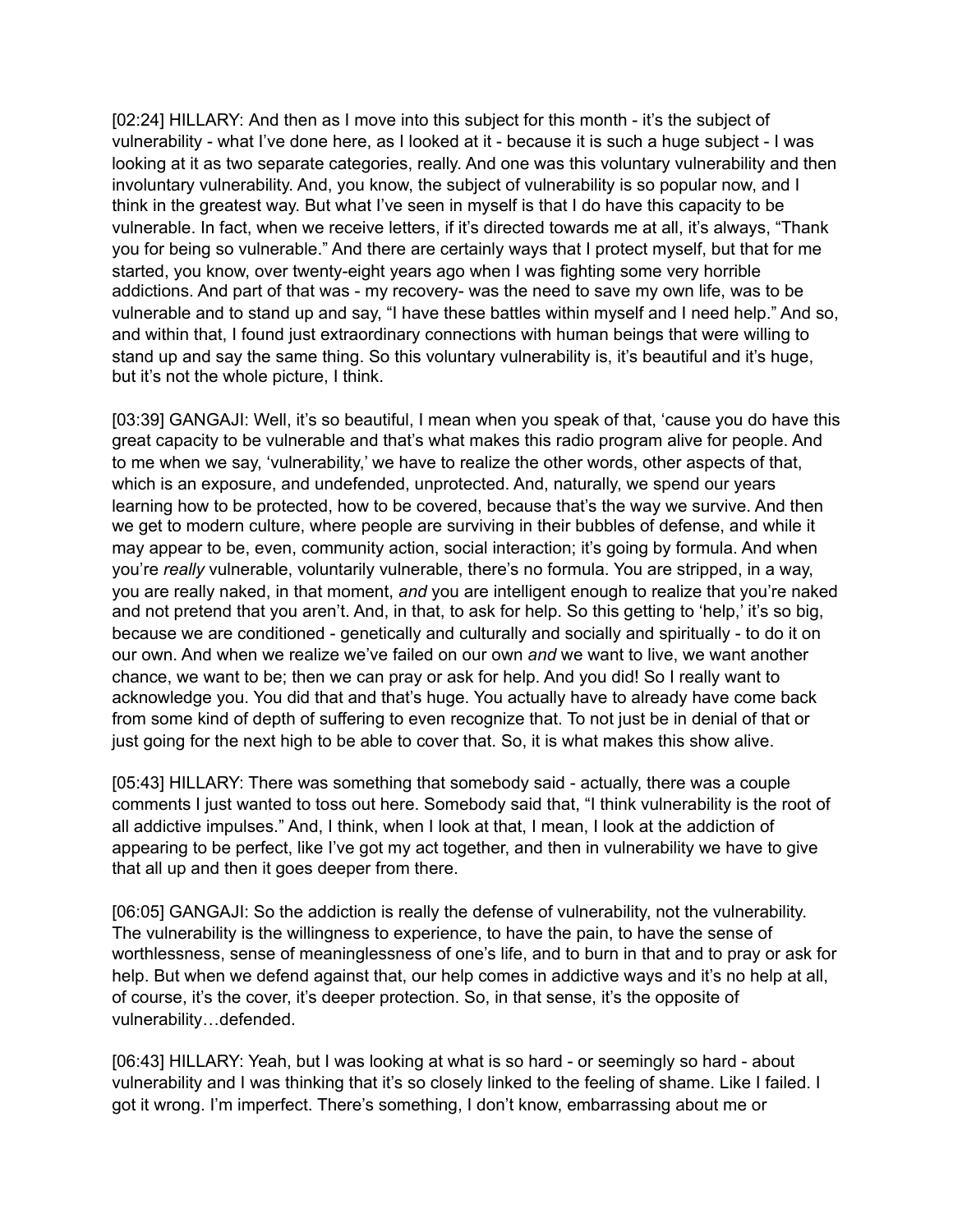something. And it seems like you speak of vulnerability itself is beautiful. But to me, I was thinking, maybe it's the story attached to vulnerability that creates the feeling of shame.

[07:18] GANGAJI*:* Exactly. Because, and it's, the shame is horrible, of course, it's a terrible feeling. But there's something under shame, it's fear of death, finally; a fear of loss which is fear of death. And we don't think of it as 'death' because we are so caught up, often, in the emotionality of the shame and the worthlessness, the meaninglessness. But if we're willing to open to that, to actually experience it, we're not vulnerable in that moment, we're just suffering and we're telling the truth about the suffering. The vulnerability is really *under* that, when we actually open to it all, and it *is* beautiful. It's the resistance to the vulnerability, where there's either - when it's working - a denial or disassociation; or a story about power and not needing vulnerability, not needing anything. When that stops working, and when the defenses crumble, we get afraid and there's stories that are generated. And that's suffering and it's not pretty, it's not beautiful. But under that is the true beauty of the *reality*, as human beings, as creatures, we are vulnerable every moment. And as emotional beings, we are vulnerable to being not liked, or hated, or betrayed, or left, abandoned. So physically, emotionally, mentally, we are vulnerable because we can't know it all, we can't understand it all, and we can be stupid at times. So, it's the identity with the physical, or the mental, or the emotional experiences of life-form that then creates the desire to escape that vulnerability. And the willingness to realize the escape from that is suffering itself in some form, even if it's a form of great success. If you just go deeply into - or just prick the surface of - someone who is powerful and great success, there's a maintenance to that that is relentless. And it is so focused on maintaining the success, the defenses in that sense, or in the sense we are speaking of today, that the inner life is empty and it's not available. It's not being lived.

[09:50] HILLARY: That kind of constant maintenance, that reminds me of this story I wanted to share with you. This was - I don't know how many years ago it was - let's say seven or eight years ago. And I had read *Diamond in Your Pocket* and I, that was my first exposure to you. It was such a huge revelation, it was like I felt like I had read the truth for the first time in my whole life, that I had been waiting for that. And then not long after it - I don't want to say this was like an absolute, direct connection, but - it hit me so deeply, just this willingness to, "Oh, just to Be. Just to Be." And I was on a trip with my partner and we were at the Portland airport on a Monday morning and it was jammed, it was totally jammed, and he and I were at the ticket counter. And while I was talking to the lady at the ticket counter, he had moved our bags and I didn't see that he had moved our bags; and I stepped back and I completely splatted (laughter) on my bag. I was laying on top of this golf bag and it was - it wasn't just that there were some people in line - it was like, it just felt like a stadium full of people. And there was this moment and it seems like, oh, well that's…Why would I remember that story after all these years? But it impacted me so greatly because there was this moment where I just was like, I just wanted to, like, protect myself from that kind of humiliation. And I remember this decision I made just to like, "Just lay here and experience this shame and humiliation as much as you possibly can in this moment." And I have to say - I don't know how many people can relate to that but - I had such freedom the rest of the trip because, honestly, that could have been a game changer for me. And it was, I felt like it was...when I look back on it it wasn't like, "Oh, I fell on top of a golf bag in front of hundreds of people and I thought about Gangaji and she says to…" It was just so ingrained after I read that book that it just happened.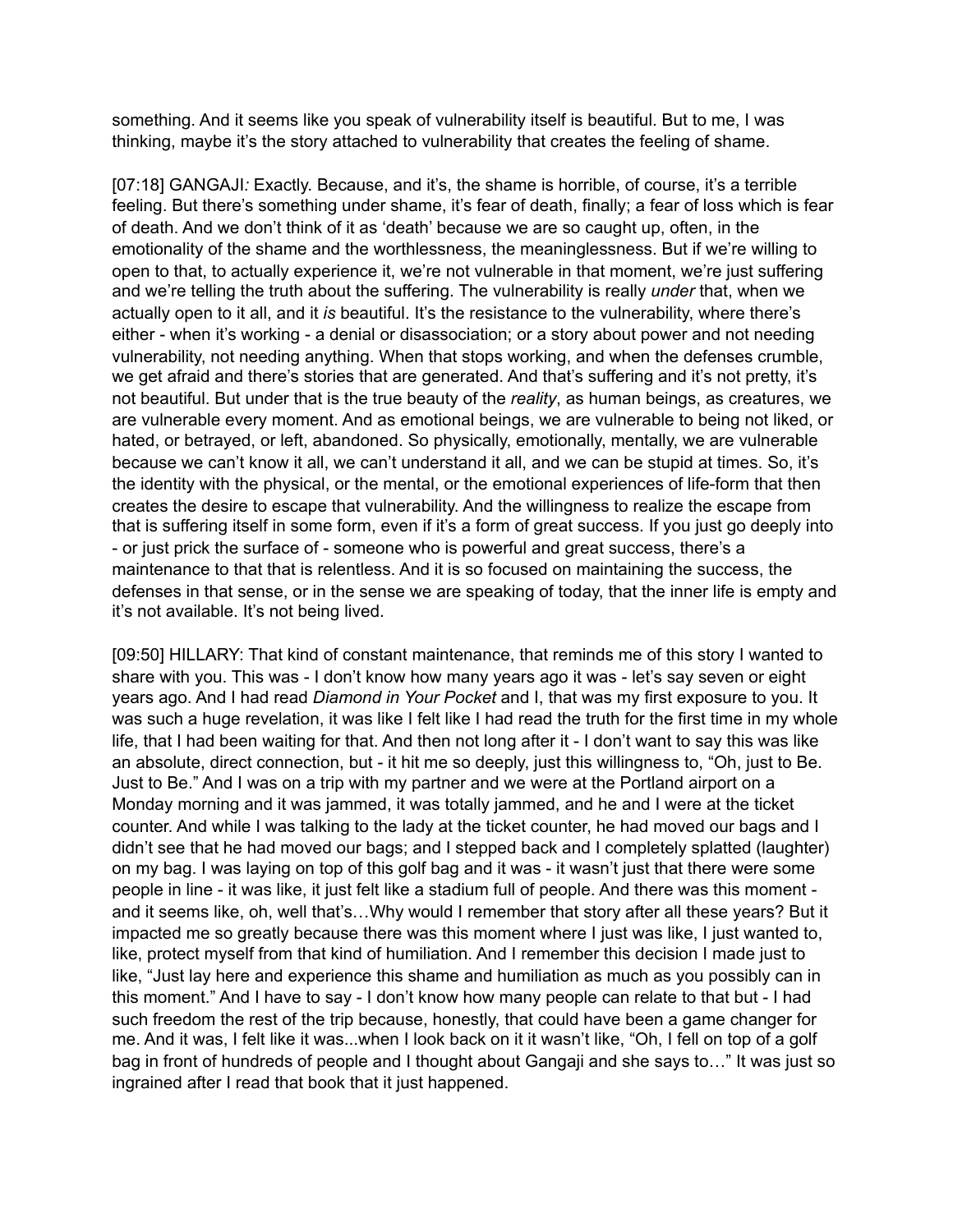[11:45] GANGAJI: Such a great example and, as you were speaking of it, I realized that, of course, that's what slapstick comedy is. And for a comedian to really be a good comedian, it has to be total vulnerability. And this willingness is exposing our very human clumsiness or ignorance of what's behind us and then just falling into that. And that's freedom, And, of course, the laughter that we experience when someone shows us that, it comes from this recognition. And recognition of how if we defend against that it's not funny. We meet that, we open, it's free and then it even becomes a great joke, a great laugh.

[12:31] HILLARY: Yeah it is. It's hilarious because, to me, I mean on a teaching level, what it represents to me - for all of us because we all have our variations of this - is that I grew up thinking to myself, "In order for me to survive well, I need to be together and I need to be stoic." And when I was laying on top of the golf bag in front of all those people I kind of lost my chance at that. (laughter)

[12:53] GANGAJI: Well that's, I think, really the essence of what stoicism is, if you go all the way back. It's not this dead dissociation. It's just really this willingness to recognize it's all happening and it's out of our control and then we, in that moment, are not attached to not having fallen into the golf bag. You fell into the golf bag. End of conversation, beginning of investigation.

[13:20] HILLARY: Yeah, it's funny how those moments can be seemingly so small but then, in the scope of a lifetime, such a huge shift in what's possible.

[13:30] GANGAJI: Yes, it was in that sense a test. Not in the way we think of tests as bad things, but naturally life is always affording us the opportunity to surrender. And that's the test; so it's a great story.

[13:48] HILLARY: I want to make sure I get a listener question in here, and this is more along the lines of the voluntary vulnerability category. This person says, "Dear Gangaji. Sometimes I wonder where the edge is between vulnerability and over-sharing. When vulnerability is taken too far, it seems as though it can become a new version of protection. I'm wondering if you have any thoughts on that."

[14:12] GANGAJI: Oh, I think that's a great question. I know that I'm not one for giving formulas for how you discover these things, but it is a living discovery when you're, like, using some sense of vulnerability. It's not open and free. It actually has a... it's sticky. There's a sentimentality often, and narcissism probably - speaking about "me" and let me tell you what "I" did - and being "open" as a dramatic representation of vulnerability rather than simple…simple openness. Like when you fell on the golf clubs, you rested there for a moment.

[14:54] HILLARY: I did. (Laughter)

[14:55] GANGAJI: That's, to me, vulnerability. It's a rest, and sometimes getting to rest is the challenge, of course, because of worthlessness and everything you've said. But in the moment of rest, there's nothing happening and it's so sweet.

[15:12] HILLARY: Speaking of a moment of rest. When I was kind of making out my notes for this show over the last few weeks, I was listening to you talk about something - I think it was on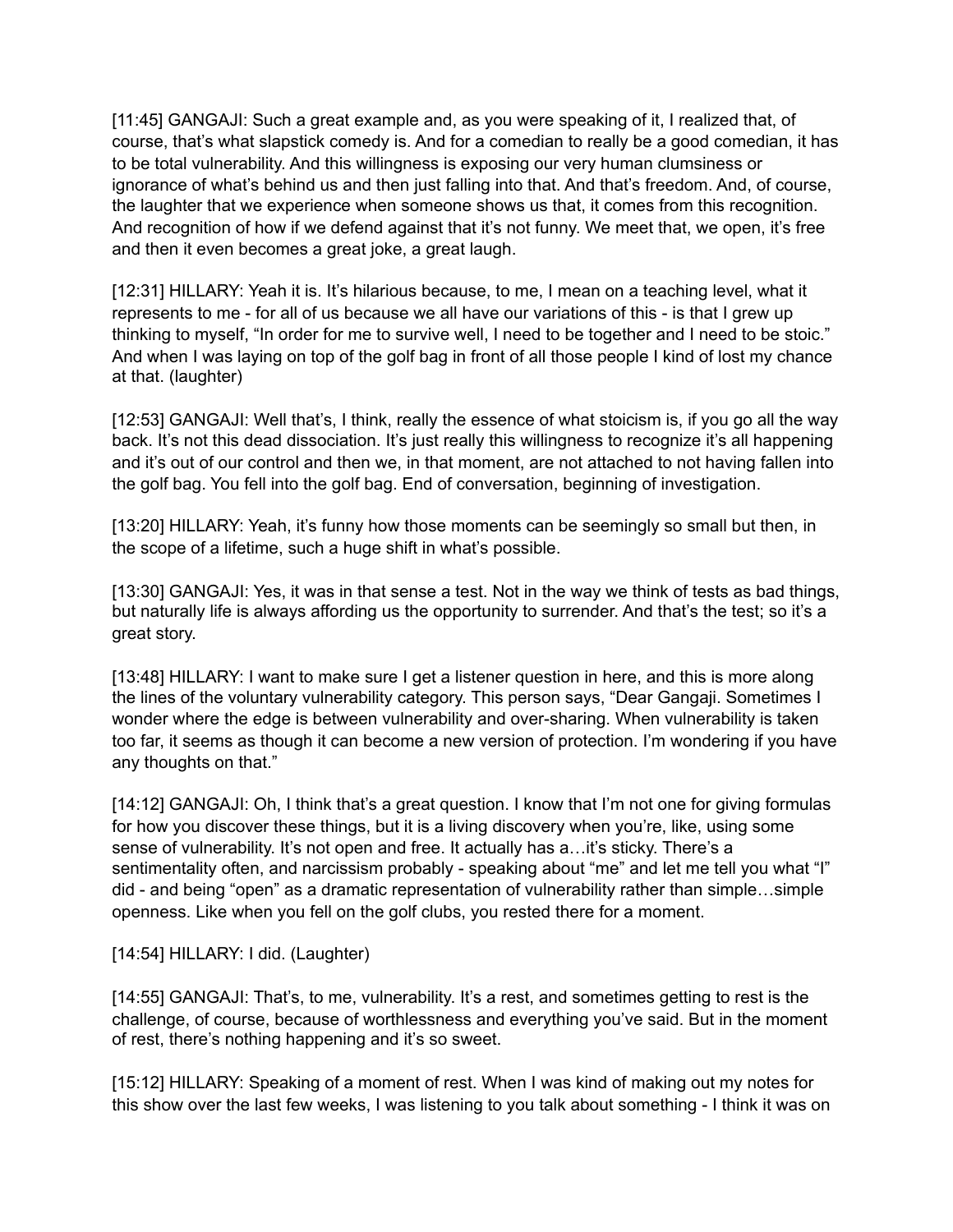your With Gangaji broadcast that happens every month. I always, like I always seem like I toss that in there because I actually love that program of yours so much. And you were talking about a radio interview you had done and that you suggested to the person who was doing the interview that maybe you spend sixty seconds in silence. And the thought of that to them was, you know, "Well we don't do that on radio."

## [15:47] GANGAJI: It was death. (Laughter)

[15:49] HILLARY: Well, it is because I was thinking, actually, when you were talking I actually felt myself getting uptight. Because I'm a radio person and one of the very very first things I learned in radio is to not leave any gaps. And in radio it is called "dead air" and it's like, "please, please, anything but dead air!" And when you and I had our conversation *Embracing the Unthinkable* and you completely spun me around at the end - which was a great example of involuntary vulnerability - part of that was like, "Oh I'm not doing my job because now we have some dead air here."

[16:25] GANGAJI: Well, this is the way most people live their lives, as if they're on radio and they can't have a moment of silence. And that's how we are driven. And then we are exhausted but we keep hoping if we reach some end we can then rest, rather than just taking this moment, on radio, in your life, however it's showing up, and…be vulnerable. Be open. Be free.

[16:54] HILLARY: I love that, how you compare dead air on radio to how we don't allow that in our lives - just these moments, these gaps.

[17:02] GANGAJI: It's fear of death again, of course, it always shows up. That's our human, or animal, or just form-driven imperative "Do not die." And that shows up in so many ways. It's not just on your deathbed or by a disaster but in the many ways in a day that we *lose* something or we *fear* losing something. That's always fear of death, we *fear* of there being *just* space. And to realize just space! It's full.

[17:35] HILLARY: There's actually a comment from somebody else who said, "Dying, dying is profoundly vulnerable." And I think that making friends with our vulnerability makes it more possible for a good death.

[17:47] GANGAJI: It's a, you know, I would say dying is probably, in one sense, the ultimate involuntary vulnerability. We don't want to die. Even most of us who are listening, anyway, really don't want to die. But we will die, whether we like it or not, so it's not a voluntary event. But the possibility of recognizing that there are these involuntary events and volunteering for this inevitable. Then you're not waiting for the moment of your physical death to actually experience the spaciousness of falling - falling, not keeping yourself upright - of opening, of open space. And in that you meet death as we will all have to meet death. And some of us will experience great grace in that moment of meeting death, and some won't; some will still be fighting to get upright as animals do - to get upright means you're not dead yet. But in the surrender, everyone is gifted by this possibility to open to life as we are present in this brief span.

[19:08] HILLARY: When I look at people moving through just the aging process, and if there's a maybe it's not just the aging process - if there's a fight against vulnerability, it does seem like it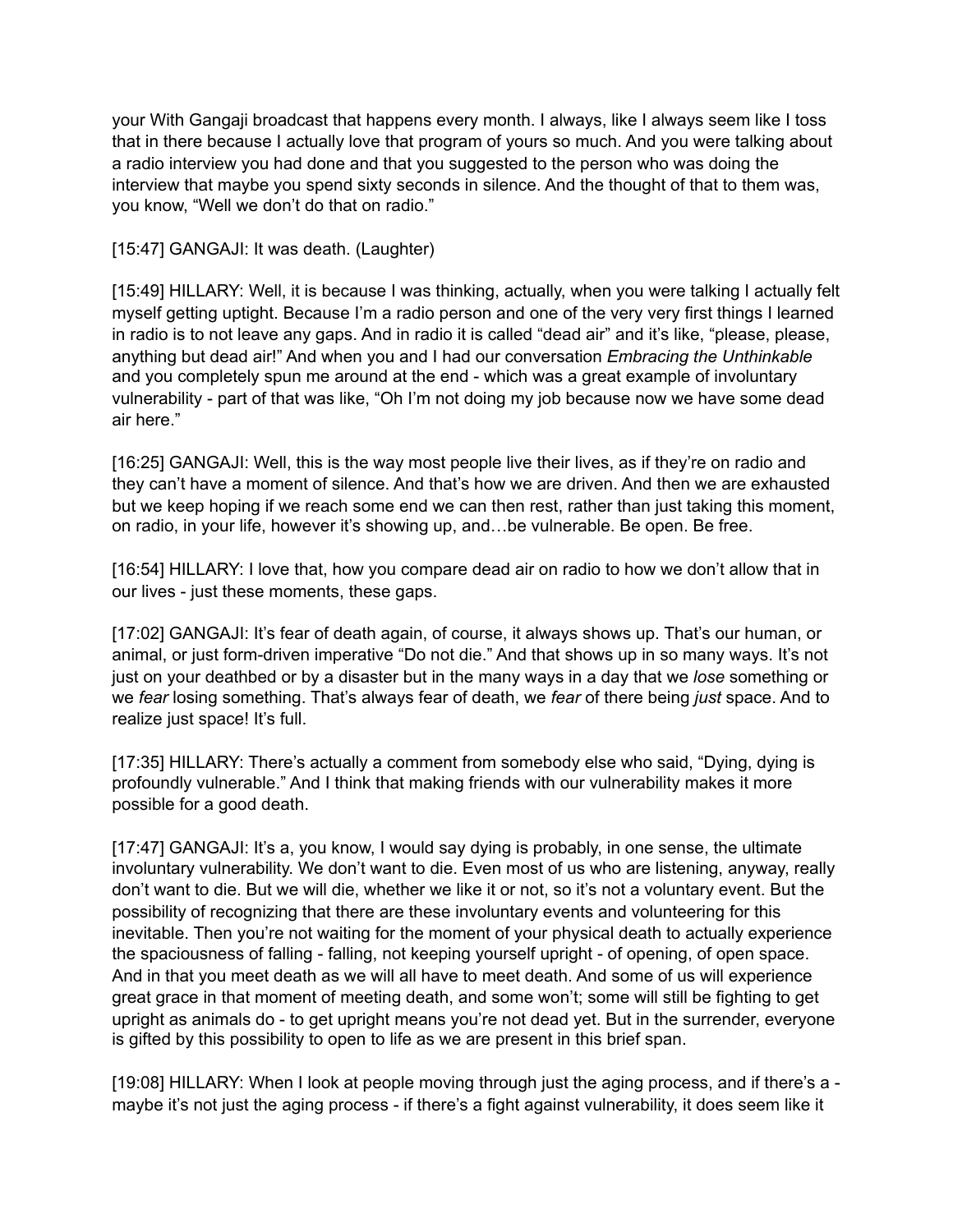makes the aging process harder because there's…and there is a loss in it too, because there's a loss of connection that could have been had.

[19:31] GANGAJI: Well aging is hard enough, you know, we don't need to make it harder. There are enough involuntary vulnerable moments in periods that we, you know, it's not to say you shouldn't keep yourself in shape or take care of things that can be medicated or fixed. But just to recognize that the vulnerability of being an animal that is born and then dies. And that's the... we can recognize that, as Ramana did, when we're sixteen and we have a full life ahead of us; so it's not necessarily the chronological aging. It's simply the fact of aging and opening to that. You know, usually that doesn't occur to people until you reach your thirties; probably forties, fifties, sixties, and on. But it's possible, whatever your biological age, to open to it now. I mean the Buddha did, he recognized age and disease. And that 'waked him up' to something that he could not discover in his protected, defended, life. He had to choose vulnerability to walk the earth like other beings.

[20:47] HILLARY: I love the idea of, like the vulnerability really starts with just being in a body, you know, because we don't get to choose our bodies. And some of us have had struggles with our bodies - either the way they operate or the way they look or society's, you know, perception of how they should be. And those can be extraordinary moments of opening to the self-hatred that can be within that.

[21:15] GANGAJI: That's right.

[21:16] HILLARY: And it also seems to me within that - now that I'm sitting here just saying it to you - is that sometimes people could see vulnerability as some form of self-abuse or negativity saying, "Oh, I have self-hatred about a certain aspect of myself." But, to me, true vulnerability leaves open this possibility of self-love.

[21:42] GANGAJI: Well, yes, because the inquiry doesn't stop with self-hatred. That's actually where it begins - it's the willingness to tell the truth. That doesn't mean you're to broadcast the truth to people about your process or where you are in your investigation. Because it can all happen within a moment of seconds, minutes at most. In the willingness just to take this moment and tell the truth about *where* you are protected, *where* you are defended, and not to get into an analysis of that or the *whys* and the *when* it happened or *what* you will be like when you are unprotected. Just to open to what is being defended - and generally it's some sense of something missing or not right or even actually wrong - and to open to that. There is a discovery of what's closer than any of it.

[22:40] HILLARY: We just have about three or four minutes left and I'm hesitant to take this opportunity to say what I am about to say but as we have been doing these shows - over I think, this is show number twenty-seven…twenty-eight, twenty-eight - and at a certain point, after a few months, I kind of became suspicious of myself, because there was a way that the conversation itself felt like a protection or a postponement in some way and that playing clips - I love the clips, I love for people to hear you in all these different ways - and I love for people to hear these exchanges you have with people and these moments of vulnerability with, where you have them stop. And, and there was some way I was thinking, "Gosh, I hope she never does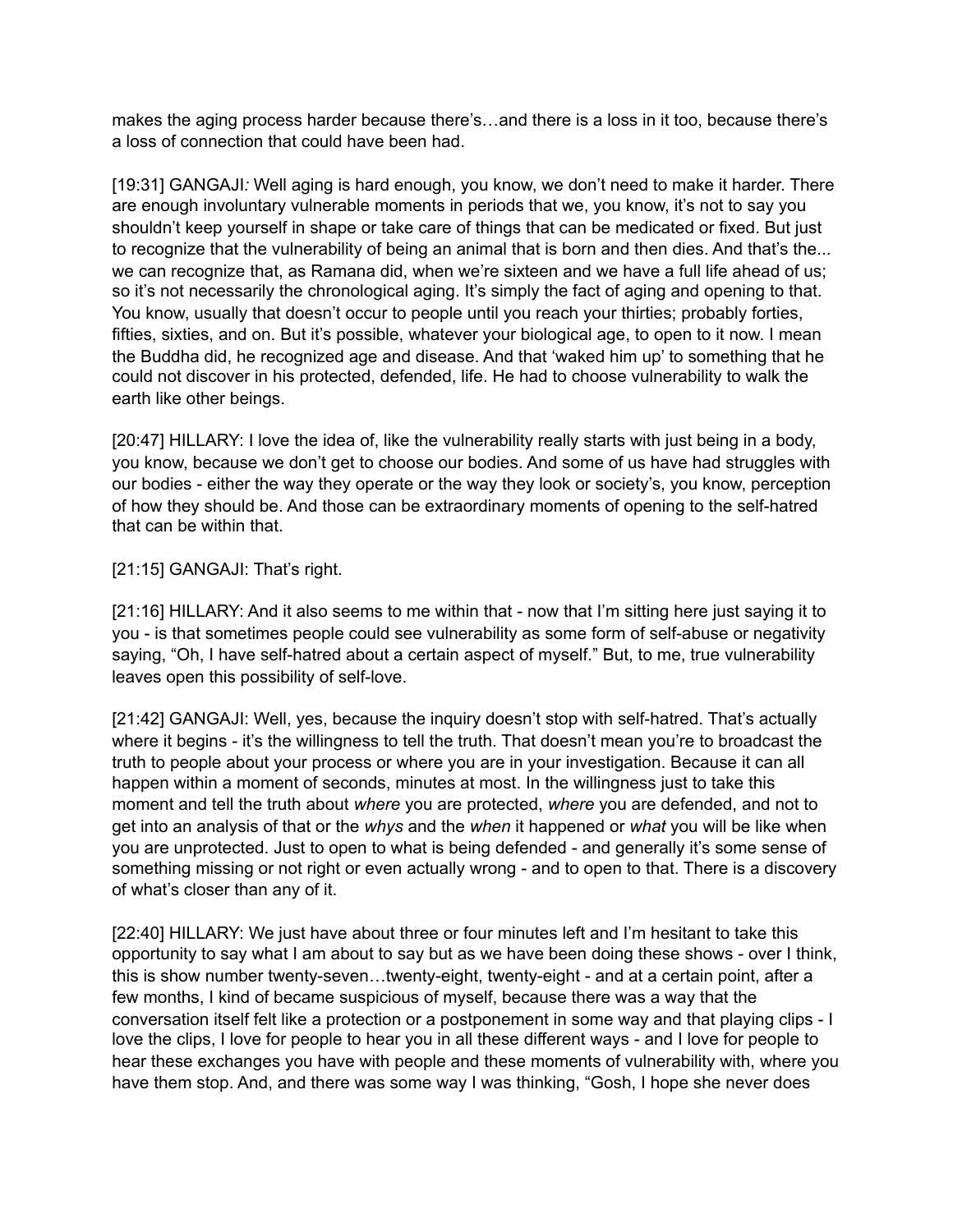that with me!" (laughter) Because it's vulnerable for me to have these conversations with you because that silence, that dead air, to me is a tender area.

[23:50] GANGAJI: Yes. Yes it is a tender, tender sweet area. It's here.

[23:56] (Silence)

[24:12] GANGAJI: Just right.

[24:13] HILLARY*:* Yeah. Just right. Thank you.

[24:31] HILLARY: This actually would be a perfect place to end our conversation this month. But I wanted to take a few minutes now to play one of my favorite exchanges with Gangaji and it has everything to do with the subject of vulnerability. I used a portion of this piece in an episode a couple of years ago. It was about love and intimacy. But I've been actually looking for an excuse to play the whole thing, so here it is. The issue you're about to hear Gangaji walk this lovely woman through, is this: "How do I unprotect myself?" But first, Gangaji's question back to her is, "How do you actually go about protecting yourself in the first place? What are the steps in shutting down?" Seeing the mechanics of this is so helpful. Let's listen to this:

(clip)

*[25:13] GANGAJI: So I'm asking you to teach me. How it is you withdraw? Say I want to learn how to withdraw. What are the steps?* 

*[25:24] SPEAKER: OK.* 

*[25:24] GANGAJI: Yes, you see. Now you have to examine, "OK, it seems so natural to me, it just happens." But it doesn't just happen. Because you've seen the lead up to it.* 

*[25:33] SPEAKER: Yeah. I can just say to myself, "I'm going to go blank here."* 

*[25:36] GANGAJI: I'm going to go blank here.* 

*[25:39] SPEAKER: And I'm going to withdraw and move back.* 

*[25:42] GANGAJI: And I'm going to withdraw and move back. And then what has to happen? What do I do internally?* 

*[25:47] SPEAKER: And then I want to run away. But internally?* 

*[25:50] GANGAJI: Yeah internally. So I get all that. That's good. That makes sense. I can do that.* 

*[25:54] SPEAKER: OK, good, good. (laughter) And then you get lots of adrenaline.* 

*[25:59] GANGAJI: Lots of adrenaline?*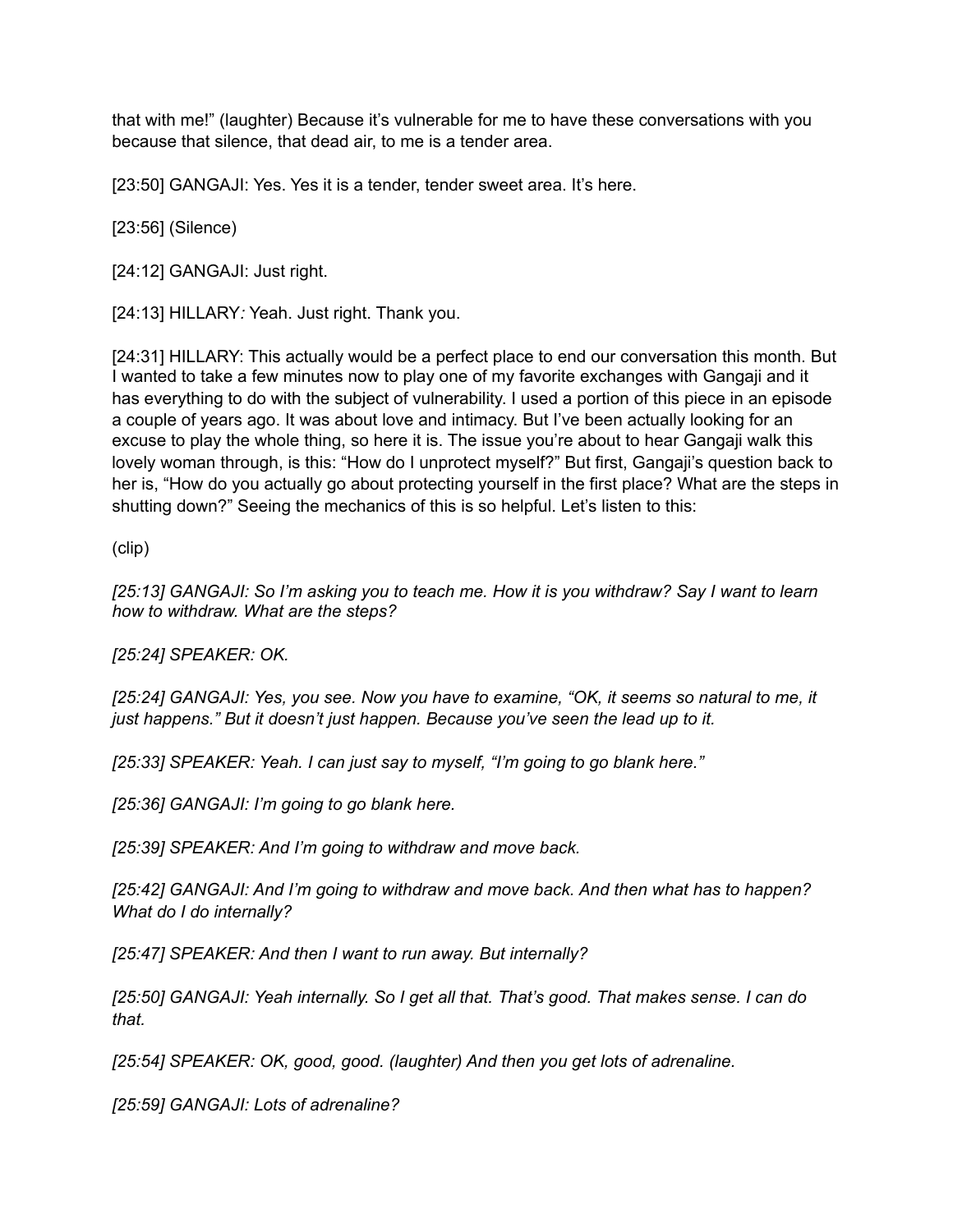*[26:00] SPEAKER: Yeah.* 

*[26:00] GANGAJI: Where does that come from? How do you generate that?* 

*[26:05] SPEAKER: Ummm, I'm not sure.* 

*[26:06] GANGAJI: Well let's see!* 

*[26:07] SPEAKER: OK!* 

*[26:07] GANGAJI: You're teaching me.* 

*[26:09] SPEAKER: OK. Ummm, you get really angry. (laughter)* 

*[26:12] GANGAJI: Uh huh. Angry at…? Somebody who's causing...* 

*[26:16] SPEAKER: Yeah.* 

*[26:16] GANGAJI: …me to run away?* 

*[26:17] SPEAKER: Uh huh.* 

*[26:17] GANGAJI: OK. So now I got this story about me and inadequacy, based on some comparison and some feelings of jealousy and worthlessness. But now I have to involve somebody else who caused this story.* 

*[26:29] SPEAKER: Yeah. Because they deserted me.* 

*[26:31] GANGAJI: They deserted me. Now the story, yeah, I can start to feel it, right through there! They deserted me!!! (laughter)* 

*[26:39] SPEAKER: (laughter) They did! (laughter)* 

*[26:42] GANGAJI: And then?* 

*[26:44] SPEAKER: This is not so hard after all guys! (laughter) Oh dear! Oh right, now where were we? (laughter)* 

*[26:56] GANGAJI: So we're unwinding the story that was wound so tightly that you didn't even know it was there. It just seemed like something that just happened. Now we're unwinding it and we have gotten to the point of where I'm victimized in two ways. By this feeling of jealousy that arises in me and this person that causes that feeling. So I've got to escape. Now what I want to know is how do I make the next step to escape? What happens physiologically? What happens in my body? What happens in my emotions? How do I go blank? How do I withdraw? How do I hide?*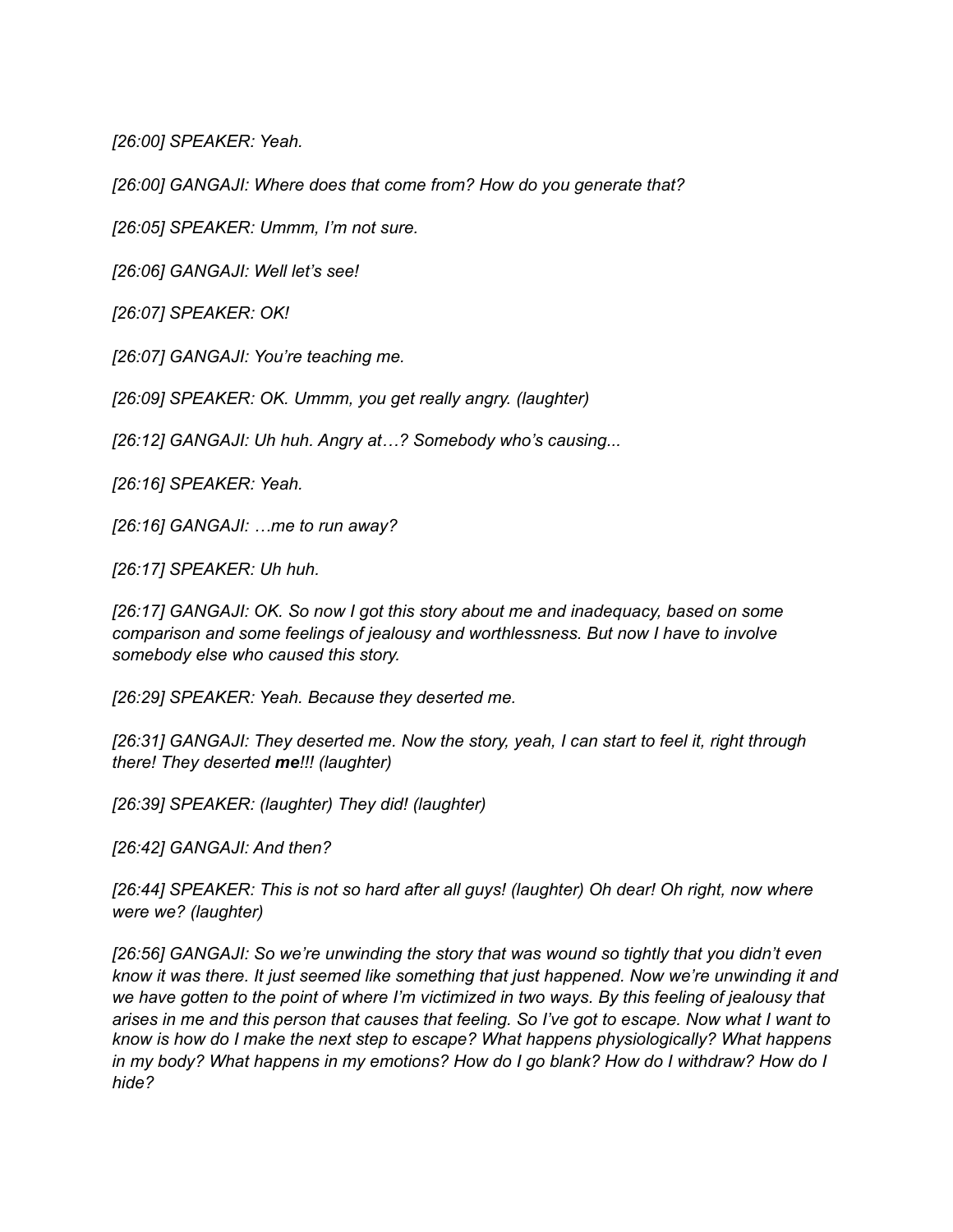*[27:38] SPEAKER: Stop talking.* 

*[27:41] GANGAJI: Stop talking?* 

*[27:42] SPEAKER: Yeah.* 

*[27:42] GANGAJI: Uh huh, OK.* 

*[27:44] SPEAKER: Clinch my teeth.* 

*[27:46] GANGAJI: Clinch your teeth? OK.* 

*[27:48] SPEAKER: Yeah.* 

*[27:49] GANGAJI: What happens to the eyes?* 

*[27:51] SPEAKER: Blank stone.* 

*[27:52] GANGAJI: Mmmm, stone eyes.* 

*[27:54] SPEAKER: Mmm hmmm. Yes, very cold. (laugh)* 

*[27:57] GANGAJI: And, my body itself? Is there a posture that goes with it?* 

*[28:02] SPEAKER: Ummm, I'm not quite sure.* 

*[28:05] GANGAJI: Well, put yourself in the situation then…*

*[28:06] SPEAKER: Yeah, slumped. I guess, victim, got to be victim so it's really slumped, round shouldered.* 

*[28:12] GANGAJI: So, what I'm telling you…this takes some effort!* 

*[28:16] SPEAKER: Yeah. (laughter) And it does! 'Cause I'm very tired and I'm sick of fighting this depression and it's like, ugh.* 

*[28:22] GANGAJI: Yes! Yes! This effort is a lot of energy!* 

*[28:24] SPEAKER: There is a lot of energy that goes into it.* 

*[28:27] GANGAJI: So then what's the solution? You see all of the steps, I'm sure there are many more other steps but those are at least enough to see that at any point along the way - you have seen it now - at any point along the way you can say, "Stop." I'm giving up this power to close down. So you sit up straight. You open your eyes. You say, "Hello, you have hurt me." Or, "I am feeling hurt and I'm blaming you." Or just, "I'm feeling hurt. I hurt." Or, "I love you."* 

*[29:09] SPEAKER: Thank you.*